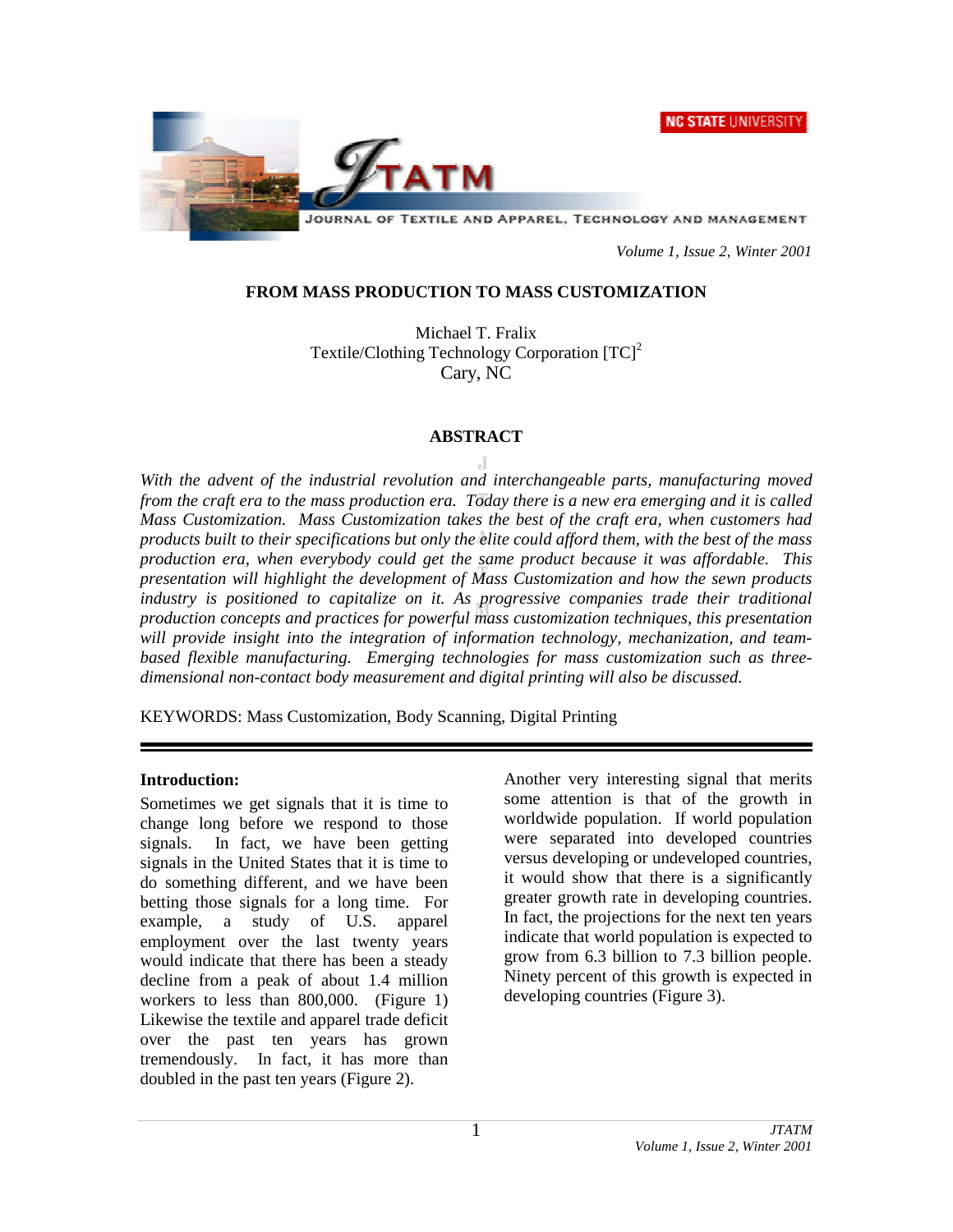

*Source: AAMA*

Figure 1. U.S. Apparel Employment Statistics





Figure 2. U.S. Textile and Apparel Trade Deficit



## **World Population In Billions**

World Population in Billions

This has significant implications for industries such as the apparel industry. So I ask, "Where is all of the growth taking

place?" It is in developing countries! "Where do you think the competition for jobs will be?" It will be in developing countries!

A closer study of the changes taking place and the trends that exist in consumer behavior reinforce the need for manufacturing companies to rethink their business strategies. These strategies should include the way supply chains are managed and products are manufactured. Industry today is confronted by a new set of requirements. The days of long runs of like products are gone – they are rapidly being replaced by the next generation of manufacturing principles. It is being called the era of *Mass Customization*.

#### T. **2. SIGNALS FOR CHANGE**

J

There are some key indicators in the United A States that it is past time for change. The first is that service expectations are higher T than they have ever been. Consumers used to tolerate substandard service, but today, M they do not have time for it. People are no longer willing to stand in lines and be ignored by bank tellers, hotel receptionists or other service providers. They want immediate and personalized service.

Second, consumers want more variety. If you do not believe it, investigate some of the consumer products and the options that are available today. To buy shampoo, for example, a consumer must make multiple decisions about his or her individual preferences before selecting the appropriate brand. Do they have oily hair, dry hair or normal hair? Is it permed, dyed or tinted? Is it thick, thin, or gone? Do they like strawberry, apple, or banana fragrance?

The same is true with other consumer goods. For those that have small children and wish to purchase disposable diapers, consumers must not only know the sex of the child, but it's age to the nearest week, and the particular time of day that the diapers will be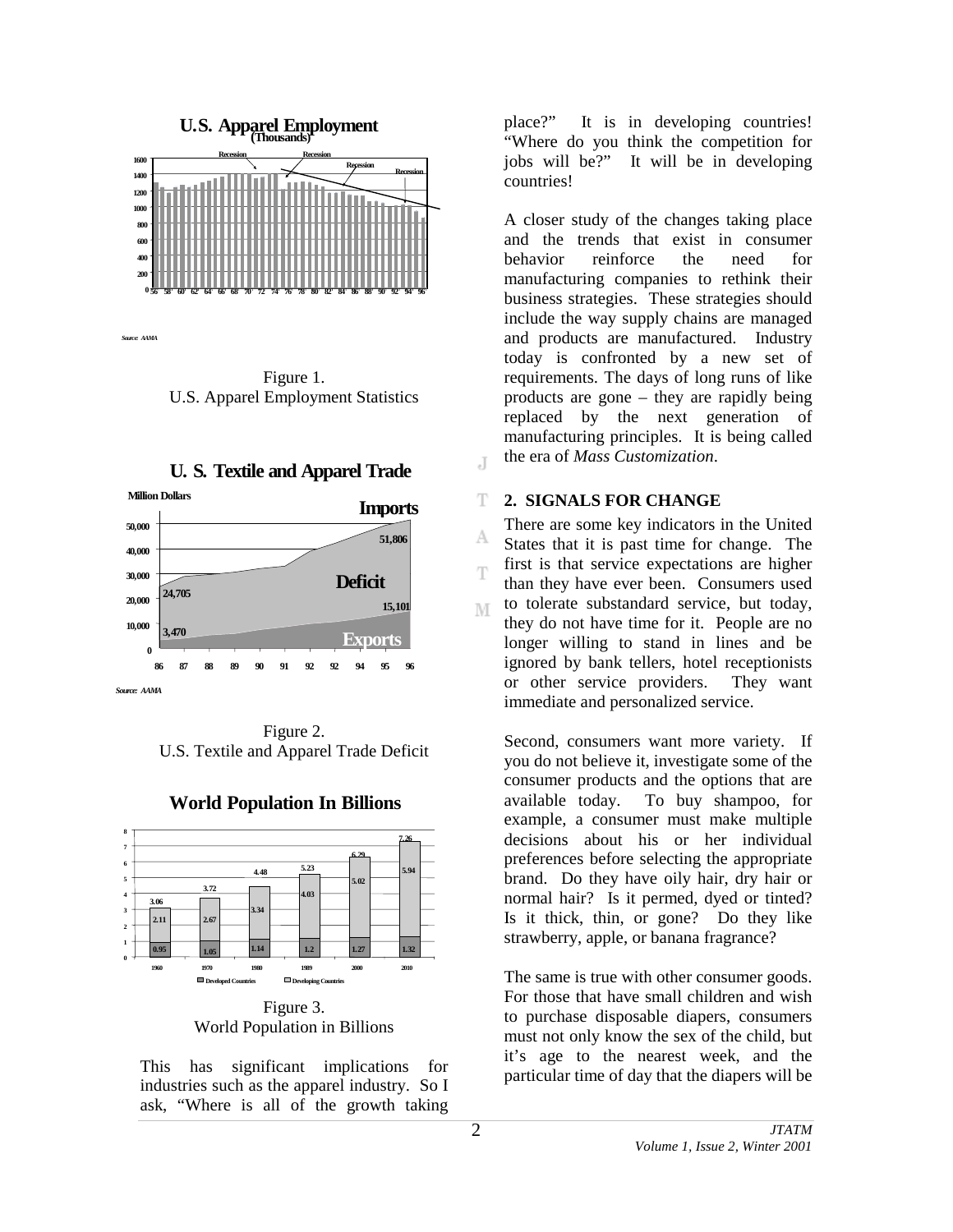worn, in order to make an accurate decision regarding the type of diaper to purchase.

To make this relative to the apparel industry, I would suggest that you look around the room at any meeting and locate another individual who is wearing the same "outfit" that you are wearing. The fact is that we really do not want this to happen unless we are wearing apparel that represents a team. The fact is that **we all want more variety!**

The third reason it is past time for change is that consumers no longer want to order goods and services and have to wait for their delivery. Ten years ago if a catalog order was placed, the expected delivery was four to six weeks. Today, after two or three days, consumers begin to wonder where and why their merchandise is being delayed.

The textile and apparel industries are not the only industries impacted by these signals. Other industries are also experiencing the kinds of changes that are causing a breakdown in mass production concepts. It is happening in the automotive industry. It is happening in telecommunications. It is happening in the banking industry. It is happening in the insurance industry. Everywhere one looks, there is a shift towards more personalized products and services.

# **3. THE ERA OF MASS CUSTOMIZATION**

So what does this mean for U.S. businesses? Better yet, what does this mean for business in general? It means that it is time to change the way in which manufacturing organizations and service organizations operate. Just as the craft era was replaced by the era of mass production, mass production is being replaced by the era of *Mass Customization*.

Prior to the industrial revolution manufacturing was considered a craft. Products were typically custom made to meet the needs of a particular individual. No two products were exactly alike and

parts from one product could not necessarily be interchanged with the similar parts on another product. Since products tended to be relatively expensive, access was limited primarily to the upper class or aristocracy. With the advent of the industrial revolution and the concept of interchangeable parts, like products began to be produced in large quantities and were made available to the middle class. Because of the large production quantities of like products, the costs were low enough that they became affordable for most people.

Mass Customization has emerged as a practice that combines the best of the craft era with the best of the mass production era. Not to be confused with custom-made, mass  $\overline{A}$ customized products may still be manufactured in relatively large quantities; T however, each item might be slightly different based on the needs and desires of A. the individual end customer. Joe Pine refers T. to the goal of Mass Customization to be to provide enough variety so that the wants of М the consumer are satisfied; whereas the goal of Mass Production was to produce at sufficiently low cost so that everyone could have one.

The ability for manufacturers to offer mass customization is limited by their ability to get consumer information to the "workplace" doing the customization. Mass Customization is also limited by the extent to which production workers have been cross-trained and empowered to accept responsibility for the manufacturing and "customization" process, so that they can accurately respond to those needs. In addition, manufacturers are constrained by the lack of available technology that can be reconfigured quickly, easily, and cost effectively to meet consumer needs.

During the era of Mass Customization, product development cycles will be extremely short and product life cycles will also be extremely short relative to the era of mass production. Large homogeneous markets will be replaced by heterogeneous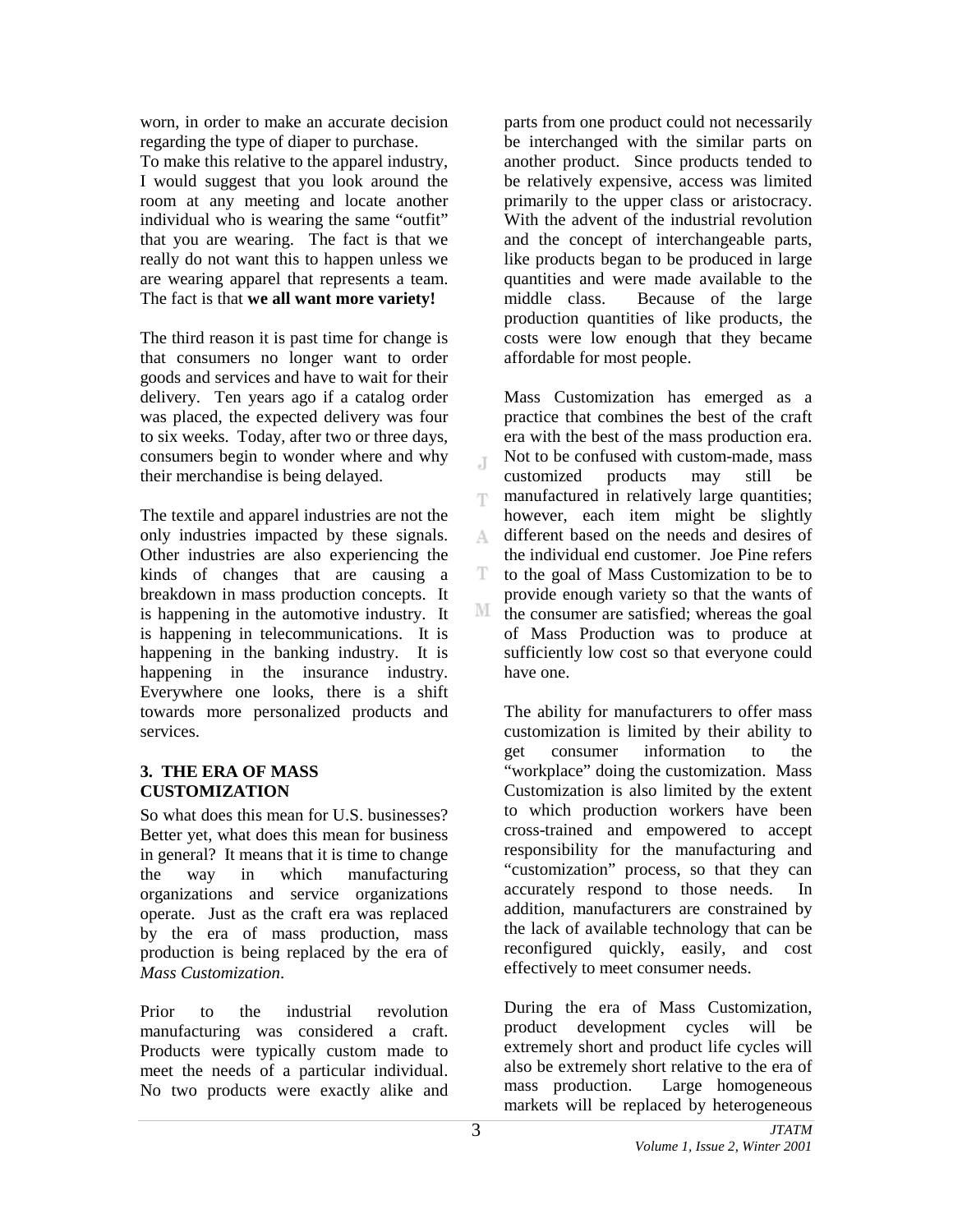niches with fragmented demand. Large numbers of similar products will continue to be manufactured; however, each consumer will be able to alter products based on their individual needs and the capabilities of the producer.

On the other hand, Mass Customization, does not mean that everything about a product is customizable. This may have been true in the craft era, and may still be true for some products, but it is not true for Mass Customization. Pine says that "variety in and of itself is not customization – and it can be dangerously expensive." Customizable features must include only those things the customer determines are important and the customized products should not necessarily cost any more, other than the initial investment in the technology required to provide those features.

Information technology and automation play a key role in mass customization in that they create the linkage between a customer's preferences and the ability of a manufacturing team to construct products based on those preferences. Customization will be limited by the availability of technology to make the customization seamless. It will also be limited by the ability of business systems to provide information about product features and customer requirements to the individuals who are able to respond to those requests. It is expected that the order-to-delivery process will be less than one week, including the manufacturing.

There are currently some limitations to mass customization in the apparel industry. These include garment fit and color selection. Fortunately, a tremendous amount of development work has been completed that will improve the opportunity for future consumers to have more garment customization available.

# **4. BODY SCANNING**

For some apparel manufacturers, the term *mass customization* means manufacturing clothes that have been pre-altered to fit an individual's body. A potential enabling technology for this method of creating individualized products is body scanning. Through body scanning, a three-dimensional image of person's body is captured electronically. Critical measurements are then extracted from the digital image and downloaded to a pattern alteration system. The altered patterns are placed in a marker, cut, and assembled.

In October 1998,  $[TC]^2$  unveiled its first commercial version of a three-dimensional, non-contact body measurement system. J. This system is capable of collecting over T. 400,000 data points during the eight-second cycle time of the scanner. The light level A can be automatically adjusted for both light and dark skinned subjects. From the scanned data, a large number of exact measurements can be extracted. M

Each measurement must have a measurement extraction rule that details the way in which a measurement is to be captured. For example, the waist could be measured as the smallest horizontal point of circumference between the hips and the bust, or it could be the smallest circumference at any angle. Likewise, the hip measurement could be defined as the circumference at the widest point below the waist as viewed from the front. Or it could be the maximum circumference below the waist. For each measurement that is desired, a definition of that measurement must be created. This measurement information can then be used to drive pattern alterations.

The total cycle time for a scan is about fiftythree seconds. This includes eight seconds of scan time, eighteen seconds to create the 3D point cloud, and twenty-five seconds to reduce the data and detect key body landmarks. The measurement extraction

T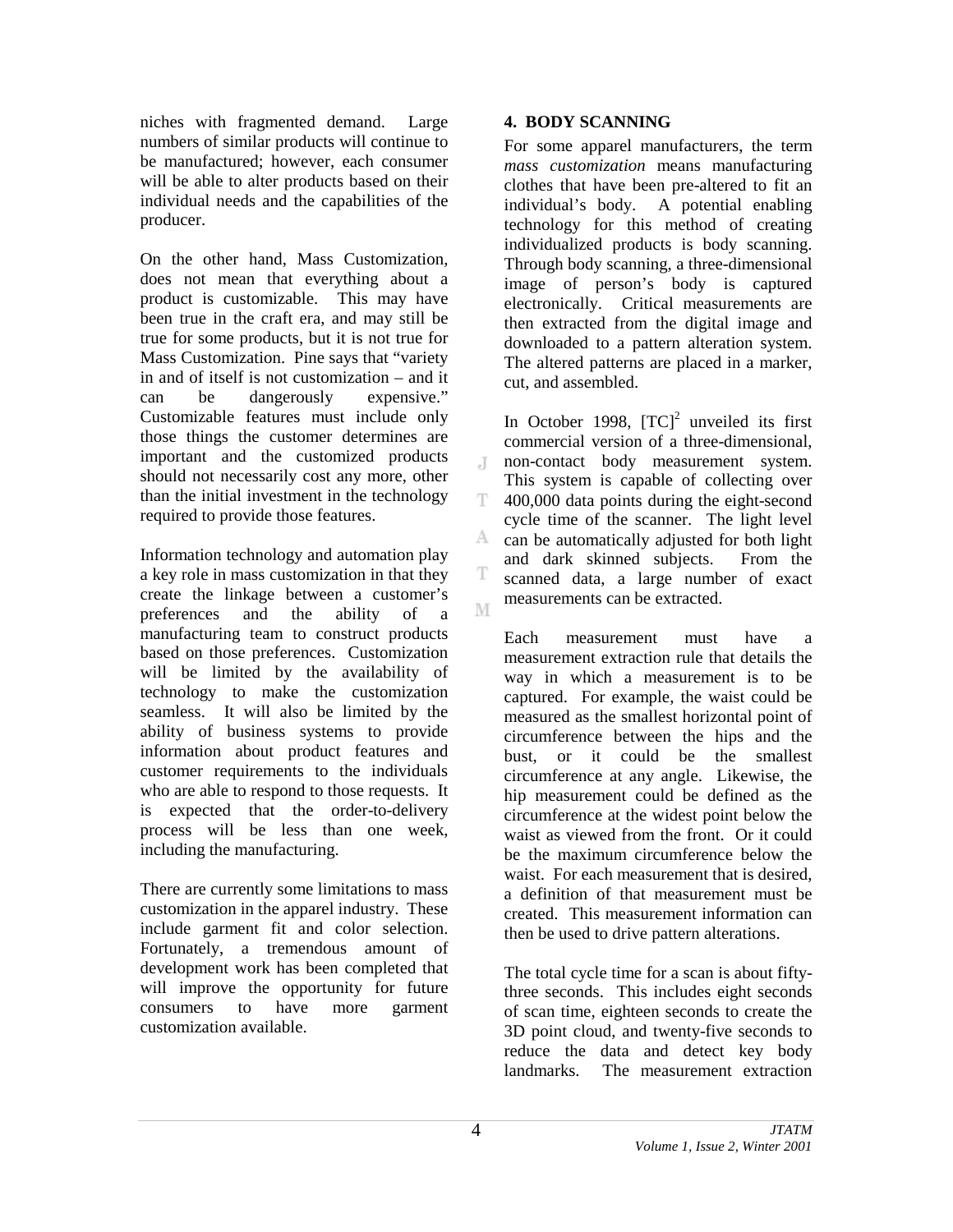requires only two seconds to complete (Figure 4).

The objectives over the next twelve months are to reduce the cost of the scanner by 50% and to reduce the floor space required. The first prototype required 200 square feet and the current model requires 180 square feet. In addition plans are to implement digital projectors and color scans.

Figure 4.



# **5. DIGITAL PRINTING**

The selection of fabric color at the individual garment level (which includes fabric print specification) is another area that currently offers little opportunity for mass customization. The primary reason is that to do so requires the production of 1 to 1  $\frac{1}{2}$ yards of individualized fabric. This requirement is dramatically different from the way in which current textile production technologies have been developed.

Sewn products manufacturers typically commit to fabric purchases months in advance of their receipt at the production plant and they are required to make yardage commitments and issue purchase orders for fabric by color and/or print design. It is also a common practice for textile producers and fabric finishers to require minimum purchase quantities of one thousand yards or more because heretofore it has not been

economical to dye or print small lots of fabric.

Fabric is traditionally colored at different points in the supply chain depending on the end product. About five percent of garments are made with yarn-dyed fabric. Color is applied either at the polymer level or the fiber level, or the yarn is dyed after spinning. About seventy percent of fabrics are dyed after knitting or weaving. Approximately twenty percent are printed and the remaining five percent are produced white and are either screen-printed or garment dyed.

About sixty-five percent of printed fabrics use rotary screen technology. This has been J the dominant form of fabric printing for many years. The current shift from analog T technology to digital technology is impacting the fabric printing process as A well. It is expected that the initial T application of digital print technology will be as a substitute for traditional print M technologies.

The most promising digital printing technology for the apparel industry is ink jet printing. This is because it is a non-contact printing technology and is less sensitive to variations in the substrate. Ink jet printing refers to the creation of individual drops of ink that are deposited in a precisely controlled manner onto a substrate to create an image.

The study of ink jet technology quickly leads to a new language. Terms such as continuous stream, binary system, drop on demand, raster scan, thermal, bubble jet, and electrostatic can be very confusing. Fortunately, all of the terminology can be simplified because there are two primary categories of ink jet printers. One is called continuous stream ink jet printing because the machine creates a continuous stream of drops that are either deposited on the substrate or deposited in a gutter to be recycled. The other method, called "drop on demand", creates individual drops of ink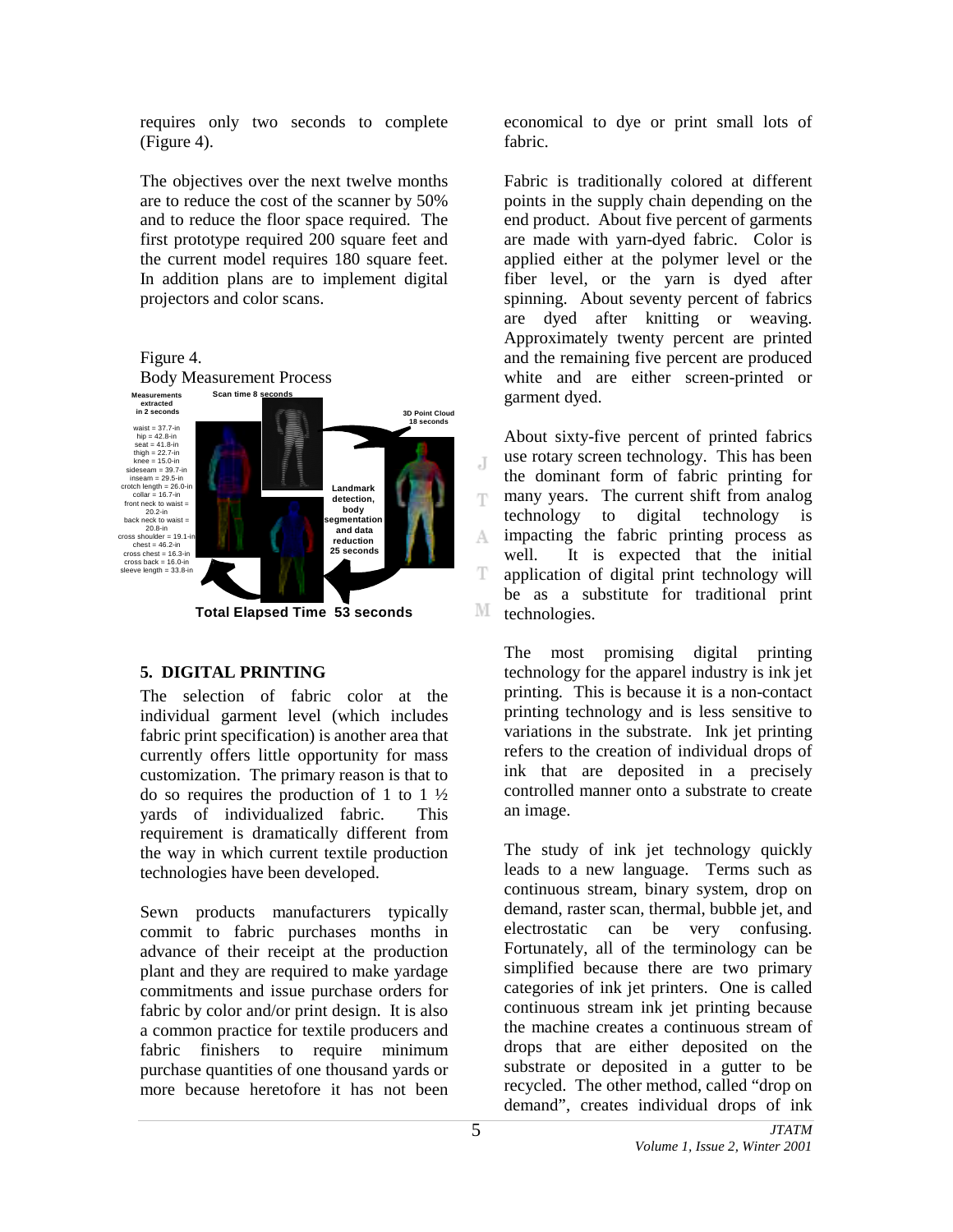only when they are needed at the substrate. As with most technologies, there are multiple ways of creating a continuous stream or of creating individual drops and each of these has its own cost, productivity, quality tradeoffs, and terminology.

The primary components in the technology of ink jet printing are (1) the creation of individual drops, (2) the control of the individual drops to their final location on the substrate, (3) the method used to impact the resolution of a printed image, and (4) the application of a color to a given image.

A number of vendors are developing ink jet technology for application in the textile and apparel industries. One of the greatest challenges will be to marry a print image with its respective pattern part after the markers have been produced. This will allow garments to contain engineered designs that are continuous across the entire product. The design challenges include the inserting of darts and pleats without distorting the print image. In addition, the ability to cross seams without losing the continuity of the design will allow new families of products to be developed.

## **6. CONCLUSIONS**

In order to predict the needs of the soft goods industry, it is necessary to understand the expectations of the various customers that make up the supply chain. Some of their expectations are a result of characteristics of consumer behavior that have changed over time. By analyzing these changes it is possible to more accurately forecast future expectations.

For example, one merely has to study the trends in consumer expectations that relate to product differentiation and individualized product. In the past consumers were accustomed to selecting merchandise from whatever inventory was available. It was also common for consumers to have had little or no direct input into the choices and/or product features that were offered,

without expecting to pay a substantial premium for that privilege. Retailers were required to make commitments for this available inventory as much as six months or more in advance of their availability at the retail market.

Today's consumer wants more variety and more direct input into the options that are available. They want retailers to cater to them. According to KSA, 66% of consumers are comfortable having their body scanned, 59% say they will use body scanning, and 18% will pay more for customized products. In the next 10 years customized products will account for 20-30% of products sold. As a result, retailers prefer to make commitments that are only weeks, and sometimes days in advance of their availability for consumer delivery.

A Many companies question whether they need to be concerned about mass T customization. For many, a review of Joe Pine's book on the subject is warranted. A M. review of the turbulence that exists within an industry, its marketplace and it products, can be used to establish an individual company's need to adopt mass customization principles.

Everywhere one turns, the message is the same. Since it was coined in the book *Future Perfect* in 1987, mass customization has become an industrial household name and can now be found in almost every article written on the subjects of innovation, technology management, product development, or supply chain management. Davis and Meyer, in their book titled *Blur*, state that the rate of change today is so rapid that it is only a blur. They make the following claim: "It used to be one size fits all. Now Porsche says it never makes the same car twice. Whatever you offer, you must tailor it each and every time, with the needs of the individual buyer or user in mind. Cheeseburgers, hotel rooms, pants, software programs, office chairs, retirement plans, skis, kitchen appliances… Today,

 $\overline{A}$ 

T